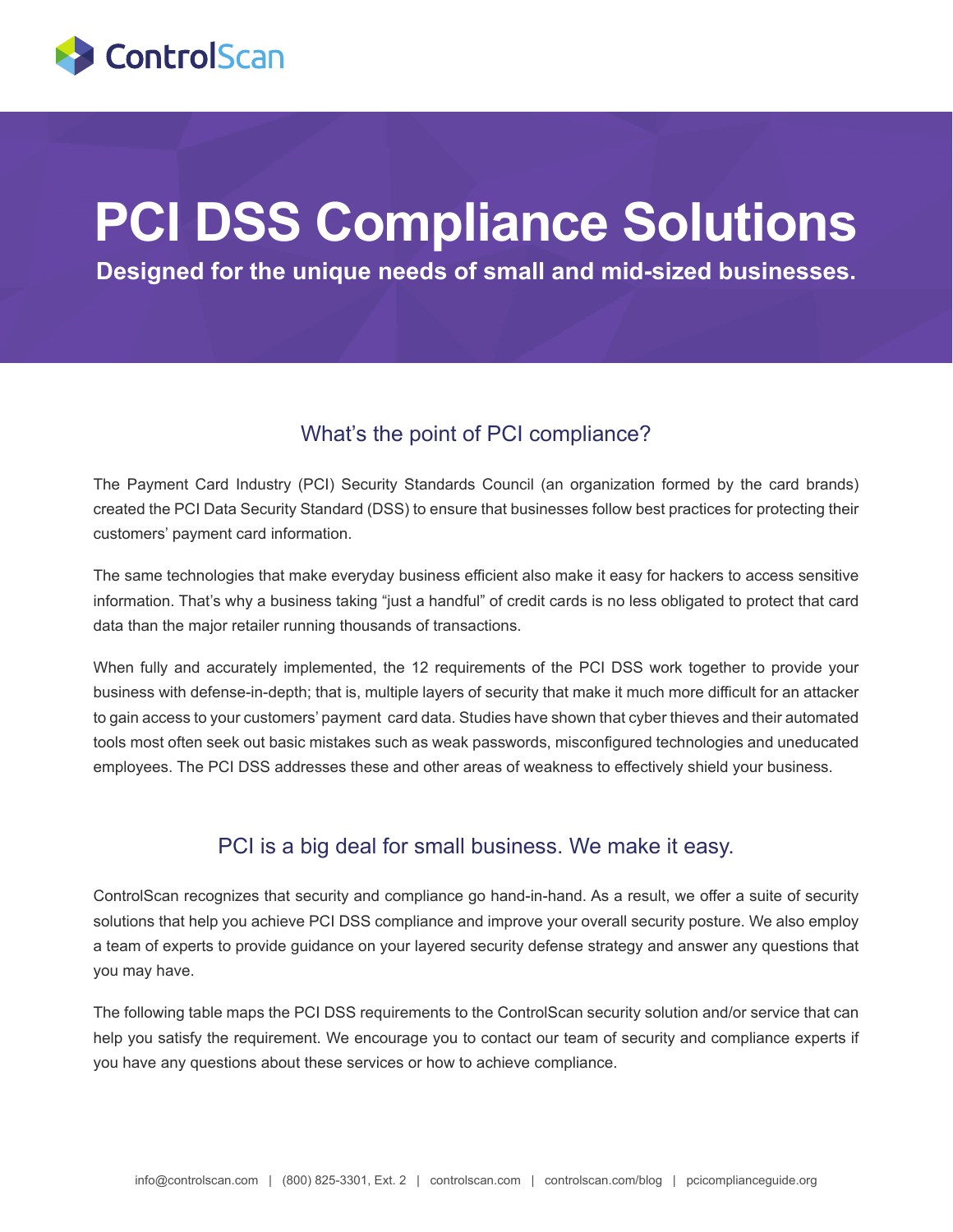| <b>PCI DSS 3.x</b><br><b>Requirements</b>                                                                                  | PCI<br><b>Requirement</b><br><b>Addressed</b> | Solution/<br><b>Service Needed</b><br>to Satisfy                     | <b>ControlScan PCI DSS Compliance</b><br>Solutions that satisfy the requirements                                                                                                                                                                                                                                                                                                                                                                                                                                                             |
|----------------------------------------------------------------------------------------------------------------------------|-----------------------------------------------|----------------------------------------------------------------------|----------------------------------------------------------------------------------------------------------------------------------------------------------------------------------------------------------------------------------------------------------------------------------------------------------------------------------------------------------------------------------------------------------------------------------------------------------------------------------------------------------------------------------------------|
| <b>Requirement 1:</b><br>Install and maintain a<br>firewall configuration to<br>protect cardholder data                    | 1.1, 1.2, 1.3, 1.5                            | <b>Unified Threat</b><br>Management<br>Firewall                      | Unified Threat Management Firewall (UTM Firewall) provides<br>continuous network monitoring and protection against outside<br>threats, including intrusion detection and prevention. When in<br>place, this solution can help you meet requirements 1.1, 1.2,<br>1.3 and 1.5.                                                                                                                                                                                                                                                                |
| <b>Requirement 5:</b><br>Protect all systems<br>against malware and<br>regularly update anti-virus<br>software or programs | All                                           | Endpoint<br>Detection and<br>Response                                | Our <b>Endpoint Detection and Response</b> service includes<br>traditional (signature-based) and next-generation (analytics-<br>based) malware protection, with frequent updates and real-<br>time lookup. This service can be used to satisfy requirement 5.                                                                                                                                                                                                                                                                                |
| <b>Requirement 10:</b><br>Track and monitor<br>all access to network<br>resources and cardholder<br>data                   | 10.5, 10.6, 10.7                              | Log Monitoring<br>and Management                                     | Log Monitoring and Management (via the ControlScan<br>Managed SIEM service) collects log and machine data for<br>analysis. Information is correlated and reviewed to identify<br>anomalies of suspicious activity on a continuous basis. The<br>log monitoring service provides real-time alerts on possible<br>unauthorized access to the cardholder data environment<br>and other critical systems. Collected data is archived within<br>secure storage for later reference. This service helps meet<br>requirements 10.5, 10.6, and 10.7. |
| <b>Requirement 11:</b><br>Regularly test security<br>systems and processes                                                 | 11.1, 11.2, 11.3,<br>11.4, 11.5, 11.6         | <b>Unified Threat</b><br>Management<br>Firewall with<br>Secure Wi-Fi | Our UTM Firewall with Secure Wi-Fi service is fully managed<br>by our team of security experts. It protects your network<br>against outside threats and provides a secure wireless<br>network for your POS, back office and guests. This solution<br>satisfies 11.1.                                                                                                                                                                                                                                                                         |
|                                                                                                                            |                                               | Internal<br>Vulnerability<br>Scanning                                | Internal Vulnerability Scanning identifies vulnerabilities within<br>your internal systems so that you can harden them against<br>attack. This solution satisfies requirement 11.2.1.                                                                                                                                                                                                                                                                                                                                                        |
|                                                                                                                            |                                               | External<br>Vulnerability<br>Scanning                                | <b>External Vulnerability Scanning checks for cross-site</b><br>scripting, SQL injection, remote file inclusion and other<br>application and network-based vulnerabilities. This solution<br>satisfies requirement 11.2.2.                                                                                                                                                                                                                                                                                                                   |
|                                                                                                                            |                                               | Network and<br>Application<br>Penetration<br>Testing                 | <b>Network and Application Penetration Testing services</b><br>simulate attacks against your critical information systems<br>and applications. These services are delivered by our<br>staff of veteran penetration testers. These services satisfy<br>requirements 11.3, 11.3.1 and 11.3.2.                                                                                                                                                                                                                                                  |
|                                                                                                                            |                                               | <b>Network</b><br>Segmentation                                       | Applicable for those qualifying for SAQ C, Segmentation<br>Validation is an alternative to a full penetration test that<br>validates effective network segmentation. This solution is<br>available to those utilizing the ControlScan UTM Firewall<br>service and addresses requirement 11.3.4.                                                                                                                                                                                                                                              |
|                                                                                                                            |                                               | Network Intrusion<br>Detection                                       | Network Intrusion Detection capabilities built into our UTM<br>Firewall solution help to alert you of anomalous activity on<br>your networks. This will help satisfy requirement 11.4.                                                                                                                                                                                                                                                                                                                                                       |
|                                                                                                                            |                                               | File Integrity<br>Monitoring                                         | File Integrity Monitoring (FIM) satisfies requirement 11.5,<br>which requires file integrity monitoring or change detection<br>software on logs to ensure that existing log data cannot be<br>changed without generating alerts. FIM is delivered via the<br>ControlScan Managed SIEM service.                                                                                                                                                                                                                                               |